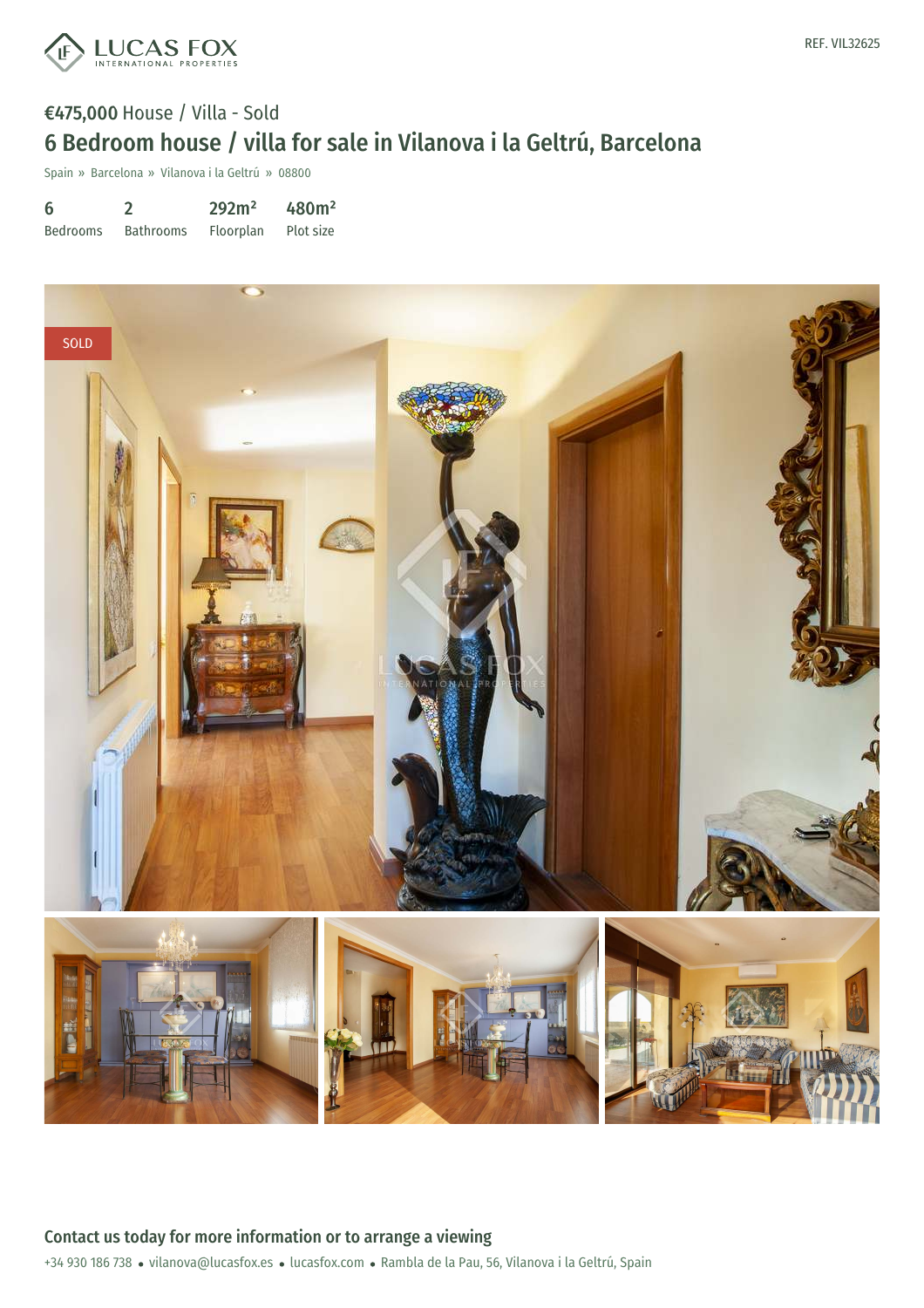

# €475,000 House / Villa - Sold 6 Bedroom house / villa for sale in Vilanova i la Geltrú, Barcelona

Spain » Barcelona » Vilanova i la Geltrú » 08800

6 Bedrooms 2 Bathrooms 292m² Floorplan 480m² Plot size

#### OVERVIEW

## Beautiful villa of almost 300m² for sale in Vilanova i la Geltrú, with 6 bedrooms, with a large garden and swimming pool.

Lucas Fox presents this specular villa, located in the residential area of Santa María, in Vilanova i La Geltrú, very close to the town of Cubellas that offers tranquility and privacy to its residents, built on a 480m² plot, with a useful area of 292m² and divided into two floors. This property is perfect for families, due to its spaciousness, sunny terraces and an exceptional garden.

Upon entering the property, we find a large garden with palm trees and a natural grass area, a large 25m swimming pool and a porch area, where you can spend unforgettable family evenings, from where you can enjoy beautiful sunsets.

We enter the property through a large hall, on the right side there is a garage for one car with an electric door, then a small room that could be used as an office or to make a storage area, we continue and find a large dining room with 40m² distributed on two levels with large windows and doors with direct access to the pool, these large windows are made of safety glass and prevent it from being seen from the outside.

We access the large fully equipped kitchen, with high-end appliances (ceramic hob, oven, microwave, extractor hood) divided into a work area and a living area with cupboards, perfect for cooking while sharing an aperitif with friends and family.

This floor has a large bathroom, with a shower tray that completes this floor.

We access the second floor through wide marble stairs where we find four double rooms, a complete [bathroom](mailto:vilanova@lucasfox.es) with shower and [batht](https://www.lucasfox.com)ub with hydromassage and double sink.

A 40m² main room with a fireplace, dressing room and access to a spectacular 30m² terrace, with spectacular views of the sea, which invite you to read and relax.

This property stands out for its great spaciousness in all its rooms, its incredible light, privacy and views, the quality of the materials, and its elegance.



[lucasfox.com/go/vil32625](https://www.lucasfox.com/go/vil32625)

Garden, Swimming pool, Terrace, Natural light, Parking, Air conditioning, Alarm, Chill out area, Equipped Kitchen, Exterior, Transport nearby

### Contact us today for more information or to arrange a viewing

+34 930 186 738 · vilanova@lucasfox.es · lucasfox.com · Rambla de la Pau, 56, Vilanova i la Geltrú, Spain